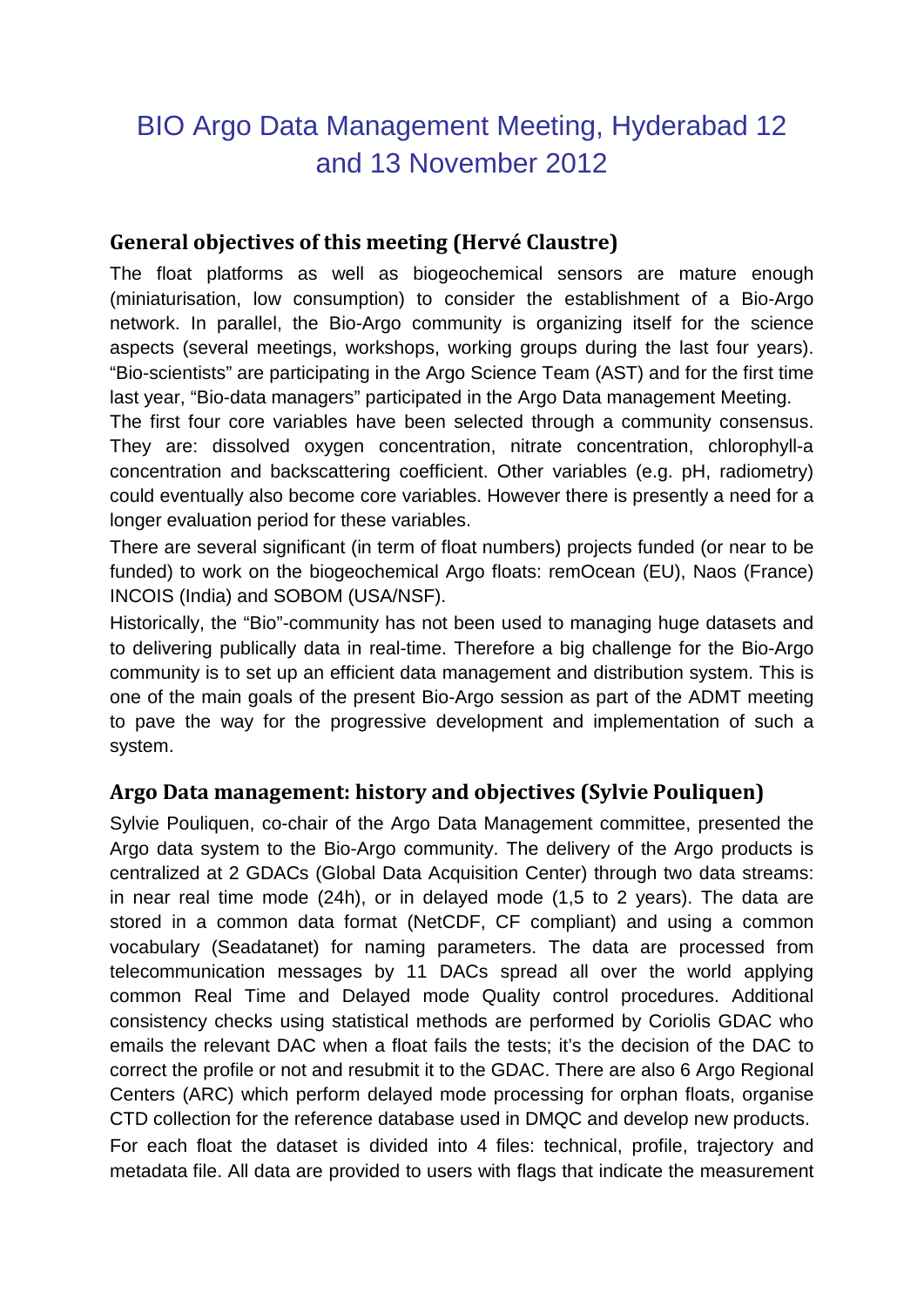confidence (1 = Good, 4 = Bad, 2= probably good, 3 = probably bad,  $0 =$  no QC). Moreover, when a correction is applied, it is provided in a PARAM\_Adjusted field together with the PARAM field that provides the original data. This will allow reprocessing in the future without going back to the telecommunication messages.

The Argo community provides some recommendations for the Bio-Argo community: define clearly the procedure to perform Near Real Time and Delayed Mode processing, define some monitoring tools in order to know whether the datasets are reliable and put an effort in to data and metadata definitions.

There is a clear need to have Argo regional centres for Bio-Argo data, as these variables are more complicated than the T and S variables; it is in particular important to have expertise on some regions to check whether the data are good or not.

#### **What has been achieved for Argo-O2? (Virginie Thierry)**

There are presently 200 floats equipped with O2 sensors (first one in 2002). Virginie Thierry highlighted the fact that the information provided by the Anderaa sensors and the Seabird sensors are different as well as the on board processing on the different platforms. At first, it is really important to agree on parameter names, units and on the different processing methods. A document was submitted in 2010. Every measurements transmitted by the sensor should be stored in the Netcdf file. The predeployment calibration is stored in the metadata file and the scientific calibration in the profile file for the adjusted procedure. Right now, there are still some decoding errors in the transmitted data and there is still a lot of work to define the delayed mode procedure.

For the Real Time Quality control the proposed tests are:

- Global range test
	- $\circ$  [0-600] to Flag1
	- $\circ$  [-0,5 -0] flag 3 ( or 1?)
	- o 4 for the rest
- Spike Test
	- $\circ$  Flag 4 for values over the threshold 50 µm/kg for shallow water (<500m)
	- o Flag 4 for values over 25µm/kg lower than 500m.
	- o Suggested to normalize on pressure difference between 2 points (new test?)
- Gradient test
	- $\circ$  Flag 4 for values over the threshold 50  $\mu$ m/kg for shallow water (<500m)
	- o Flag 4 for values over 25µm/kg lower 500m Suggested to normalize on pressure difference between 2 points (new test ?)
- Stuck value test at 0
- Regional range test: need to be studied
- Some T&S tests could be removed for O2 (rollover, bottom test, sensor drift)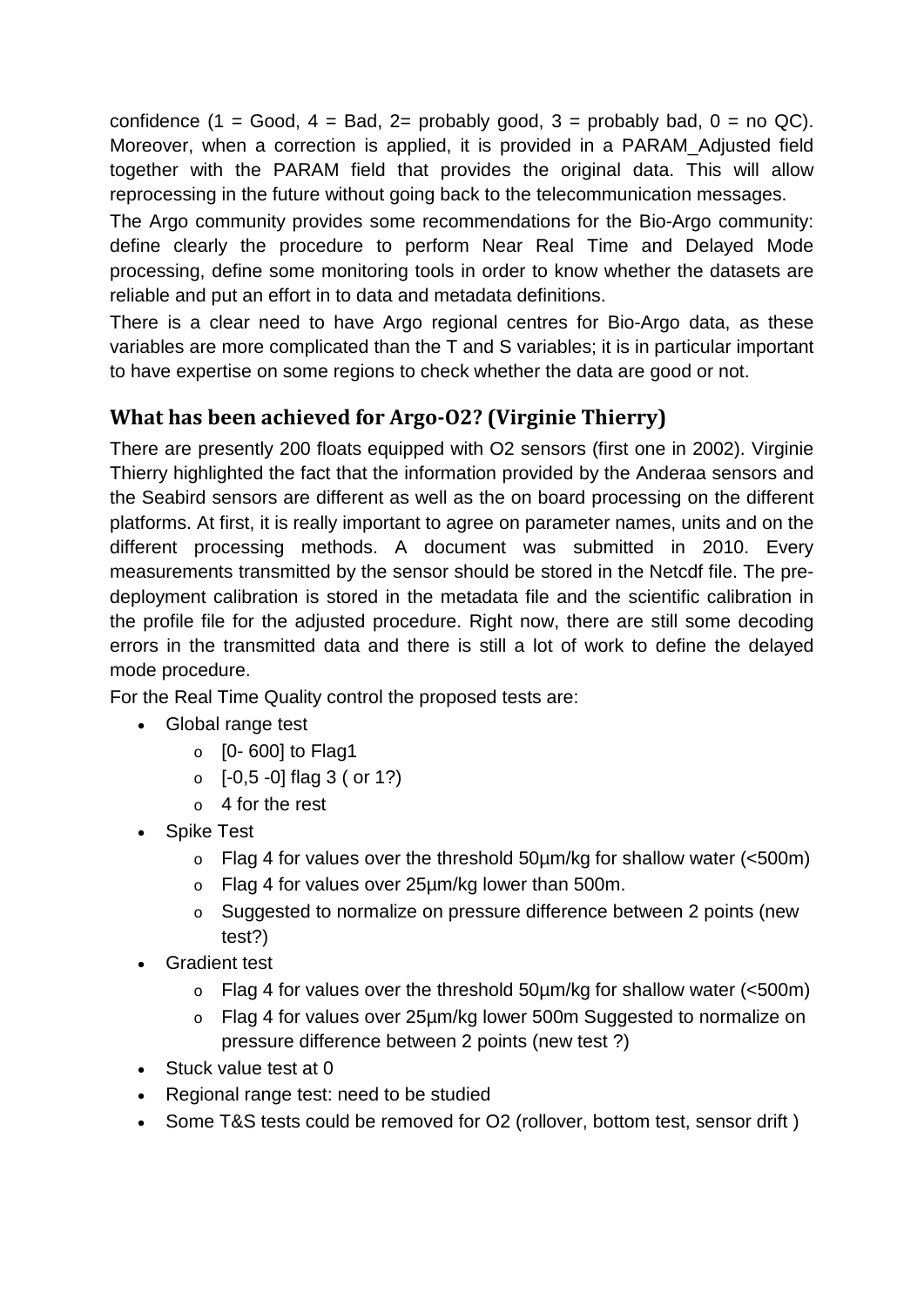### **The nature of bio-geochemical measurements: the common and uncommon traits with T and S data management (Hervé Claustre)**

Ocean biology and biogeochemistry is strongly dependent on physical forcing (while the reverse is not true). Therefore it is essential that Bio-data are tightly managed with physical ones. This is especially important as Biogeochemical data QC might sometimes require temperature and salinity to be computed to provide accurate result of some quantities (e.g. NO3).

One specificity of some biogeochemical measurements is that, although based on physical principles the quantity measured is modulated by the "biological" effect. This is for example the case for Chla fluorescence which quantifies the amount of red light emitted by phytoplankton Chla when excited by a certain quantity of blue light. However the intensity of this signal, although proportional to Chla concentration at the first order, is modulated by biological factors (species composition, nutrient and light, history of phytoplankton). This "biological" modulation is one of the challenging issues when dealing with the retrieval of accurate Chla concentration.

The range and the variability of biogeochemical variables are generally larger than for T and S. For example, in open ocean water Chla concentration ranges over three orders of magnitude. Getting the Chla value from fluorescence with an accuracy of 50 % is thus acceptable. At depth, some variables like chlorophyll or backscattering are generally expected to be very low (null value for Chla). Contrarily to T and S, background noise as well as spikes potentially have a biological information about the nature of the particles (average size, presence of large aggregates). It is therefore essential to keep the raw values in the netcdf file, in order to properly address this scientific aspect. Finally, the critical time scales of biology might sometimes require that the temporal resolution of profiles be shorter than 10 days to fit with some important events (e.g. bloom). Such requirements, however, might also take into consideration the requirement of the Argo mode (drift at 1000m, profiling from 2000 to the surface every 10 days).

#### **Sensor calibration and intercalibration (Antoine Poteau)**

A system is proposed that allows the cross-comparison of 6 bio-optical sensors at the same time (SIBO: French acronym for System for Bio-Optical sensor Intercalibration). Using such a system, factory calibration issues were identified for 10% of sensors (60 were tested; 3 sensors were sent back to manufacturer; 3 others had wrong calibration sheets). To improve the accuracy and the reliability of sensors, it is proposed, in particular, to systematically perform dark test profiles (using a black tape on the sensor) in a tank as well as intercalibration at sea with a gold/master reference (the calibration of this sensor would have to be extremely well documented).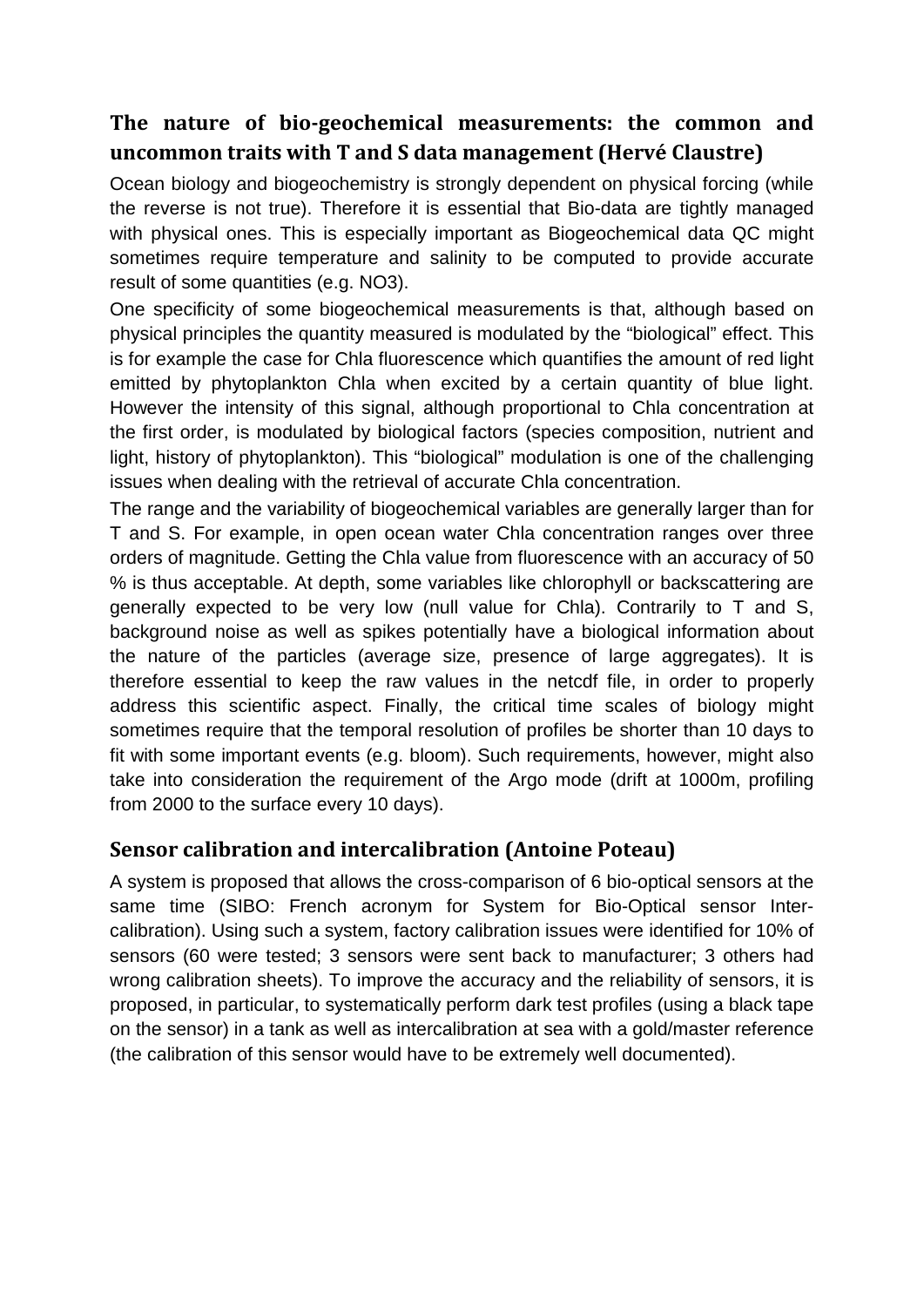# **Chlorophyll a: Fabrizio d'Ortenzio real-time QC, delayed mode QC (conceptual)**

This presentation deals with chlorophyll-a near real time and delayed mode procedures. At depth (i.e. below the mixed layer in winter and below 400m in general) Chla concentration should be 0. This feature can be a way to correct for an offset of the sensor. But in some (rare) cases of very strong mixing or when float profiles are not sufficiently deep, correction of the Chla profile by "deep" values could not be adopted. Therefore an essential prerequisite for this correction is to get information about the density profile. Discussions arose about the possible correction for the depression of surface fluorescence around noon (a consequence of nonphoto-chemical quenching, NPQ) and that does not correspond to a proportional decrease in the Chla concentration. Several ways to avoid this effect are discussed: (1) first, avoid profiling around noon; however such strategy would prevent match up with satellite data; (2) the second solution is to assume a homogenous property (including fluorescence) within the mixed layer as a way to correct the profile near the surface. A test would be based on the thickness of the mixed layer (calculated with T and S). In RT such an inhomogeneous profile in the mixed layer would be flagged as 3 (suspicious) while it could be corrected in delayed mode.

For the RT-QC the proposed tests are a global range test, a spike test (negative spike should be flagged 4 and positive spike should be flagged 3), a regional test, (eventually based on Longhurst bioregions).

The possibility of correcting the chlorophyll data with ocean color was also presented and largely discussed. If the in situ float data set are corrected with satellite Chla concentration, the data sets are no longer independent. While this could have an advantage of producing a "Chla" for some dedicated operational applications, for scientific purposes alternative solutions have to be considered.

There was also a discussion on the stability of the sensors.

A recommendation of the Argo team to the the Bio-Argo community is to define the DMQC objective on the basis of clear scientific objectives.

#### **Backscattering and sidescattering: Emmanuel Boss**

We measure backscatter in order to derive the POC/SPM (Particulate Organic Carbon, Suspended Particulate Material). The units are m-1 or NTU (for turbidity sensors). A (empirical) relationship has to be provided to transform backscatter into POC and SPM.

There is a clear need to be very careful with the definition and the storage of the metadata (calibration, model, year, wavelength range, angular range). Before deployment, the dark measurements and the slope should be checked (as Mass= (signal-dark) x slope)

For the Real Time Quality control the proposed tests are :

.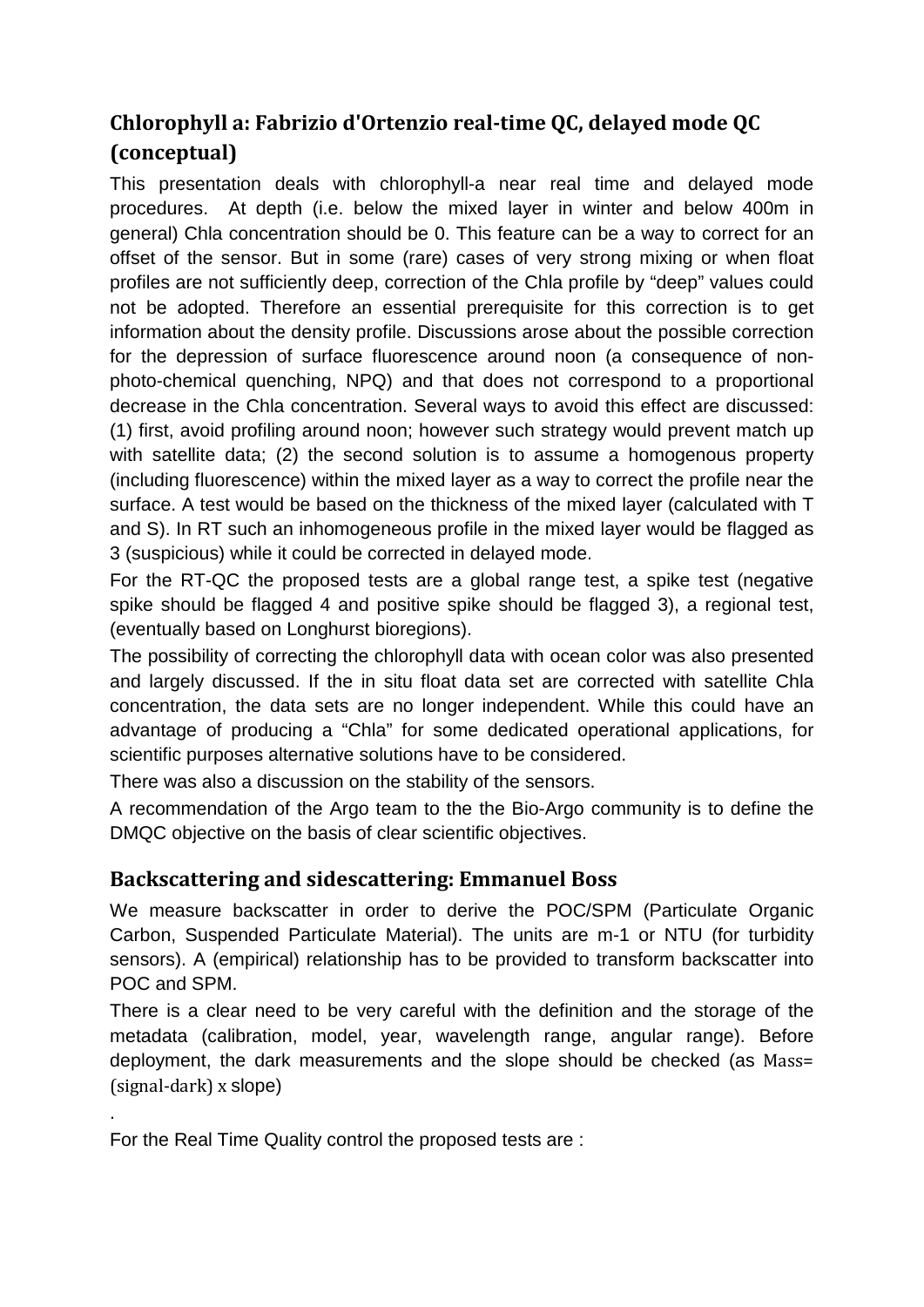- Values should be positive (but be aware that there is a potential information in the noise and the spikes)
- Negative spikes are suspicious
- Climatology should provide the range at depth
- Others sensors (radiometers, beam transmissometer) could provide some constraints on the range
- From  $\sim$  200 to depth, the value should decrease except if approaching bottom from below, or in the case of detached nepheloid layers near continental slope, which can result in the presence of isolated layers of increased scattering.
- Scattering should increase towards the sea surface (even some sub-surface maximum are observed)
- Scattering should increase towards the surface (even some sub-surface maximum are observed)
- Salinity might be needed to correct the signal in the open ocean (the backscattering by particles is derived from the total backscattering from which the water backscattering (dependent on salinity) is subtracted).
- If, at the surface  $( $3m$ ), the signal is  $>1.2$  times signal below  $(3-10m)$ , it can be$ considered as suspicious (contamination by bubbles backscattering).

For the delayed mode QC, the value at great depth, away from the continents, should be (close to) 0. As for Chla concentration, it is also possible to correct in situ backscattering coefficient measured by float with the same quantity derived from remote sensing of Ocean color.

#### **Steve Piotrowicz Law of the seas**

About 40% of the floats are in country EEZ (Exclusive Economic Zone). The coastal states could ask us to shut down the transmission (not possible for Argos2; possible for iridium) or at least not to distribute the data. An UNCLOS request clearance has to be submitted to operate in an EEZ like from research cruises. There is an automatic warning from AIC when a float is in a buffer zone and is likely to enter EEZ. The agreement ICO XX-VI is about T, S and P. The tracking is done by AIC. In general countries trust Argo and the fact that the DAC will stop data transmission at their request.

For O2, nobody is presently complaining. Some significant concern might be for BIO (chla,  $b_{\text{bo}}$ ) as it might be interpreted as living resources indicators. However it is also mentioned that synoptical information from remote sensing of Chla is much more efficient as an index of living resources (e.g. fisheries) than a float measurement. The safer approach for Argo would be to ask for clearance for floats with "Bio" packages.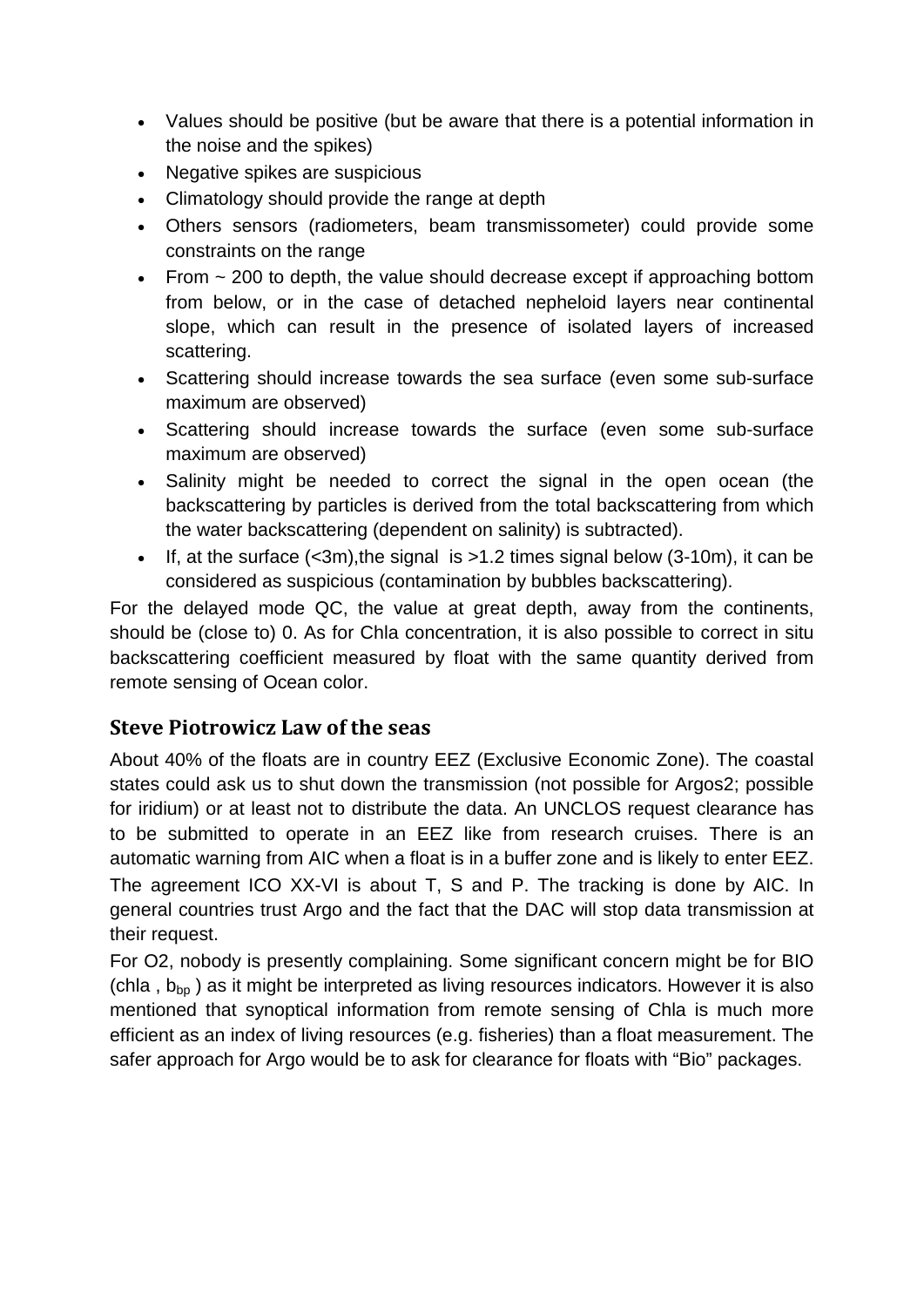# **NO3: Ken Johnson sensor calibration and intercalibration, realtime-QC, delayed-time QC**

There are presently 30 floats with nitrates, oxygen and some bio-optics instruments. The NO3 data are available at: www.mbari.org/chemsensor/floatviz.htm in ascii files.

The nitrate is a tracer of Net Community Production, it has a strong seasonal change which is more important than long-term change. By measuring nitrate, we can measure proxies of carbon cycling, not impacted by gas exchange. The sensor is a really complex instrument. Float transmits both measured observations and computes Nitrate on board. At shore everything can be recomputed from the values that are transmitted, i.e. an array of NO3 counts, the dark counts, and also the NO3 value. Precision of the instrument is +-0.2µM.

The different sensors, ISUS or SUNA (both working on the same optical principles), have the same data stream and mathematics and thus are expected to give the same results.

A calibration file for each sensor is needed for the wavelength array. To check the data quality, a hydro-Cast at the deployment should be performed.

In Near real time, from deep measurements, an offset could be detected and then the whole profile could be corrected. Note that slightly negative measurement (in the precision range) might potentially correspond to good data but would cause problems to models. For these applications, the nitrate value should be set at zero in the model when negative.

For delayed mode, in order to establish a reference climatology, there are historical nitrate data in WOD09 (World Ocean Database 09, World Ocean Atlas).

# **pH Ken Jonhson**

The first float equipped with a pH sensors was deployed in September and seems to perform very well. In particular, the sensor accuracy (0.02) and precision (0.002) are good enough to allow ocean acidification trends to be detected after 5 years of timeseries.

The weakness of these sensors is that each sensor has a different pressure response and must be calibrated at high Pressure.

# **Additionnal measurements: CDOM, transmissiometry, radiometry: Hervé Claustre**

Hervé Claustre presented additional variables that can eventually become core variables in the future:

The Attenuation coefficient (measured by a transmissometer) (660nm) is also a proxy of POC and SPM. It is very difficult to get an absolute measurements while there are issues with the collection angle of detection (apparently recently solved by manufacturers) and drift with time, as a result of accumulation of particles ("marine snow") on the detection window. The value recorded at a sufficient depth (~1000 m) could be used as a reference to correct the drift in delayed mode. The attenuation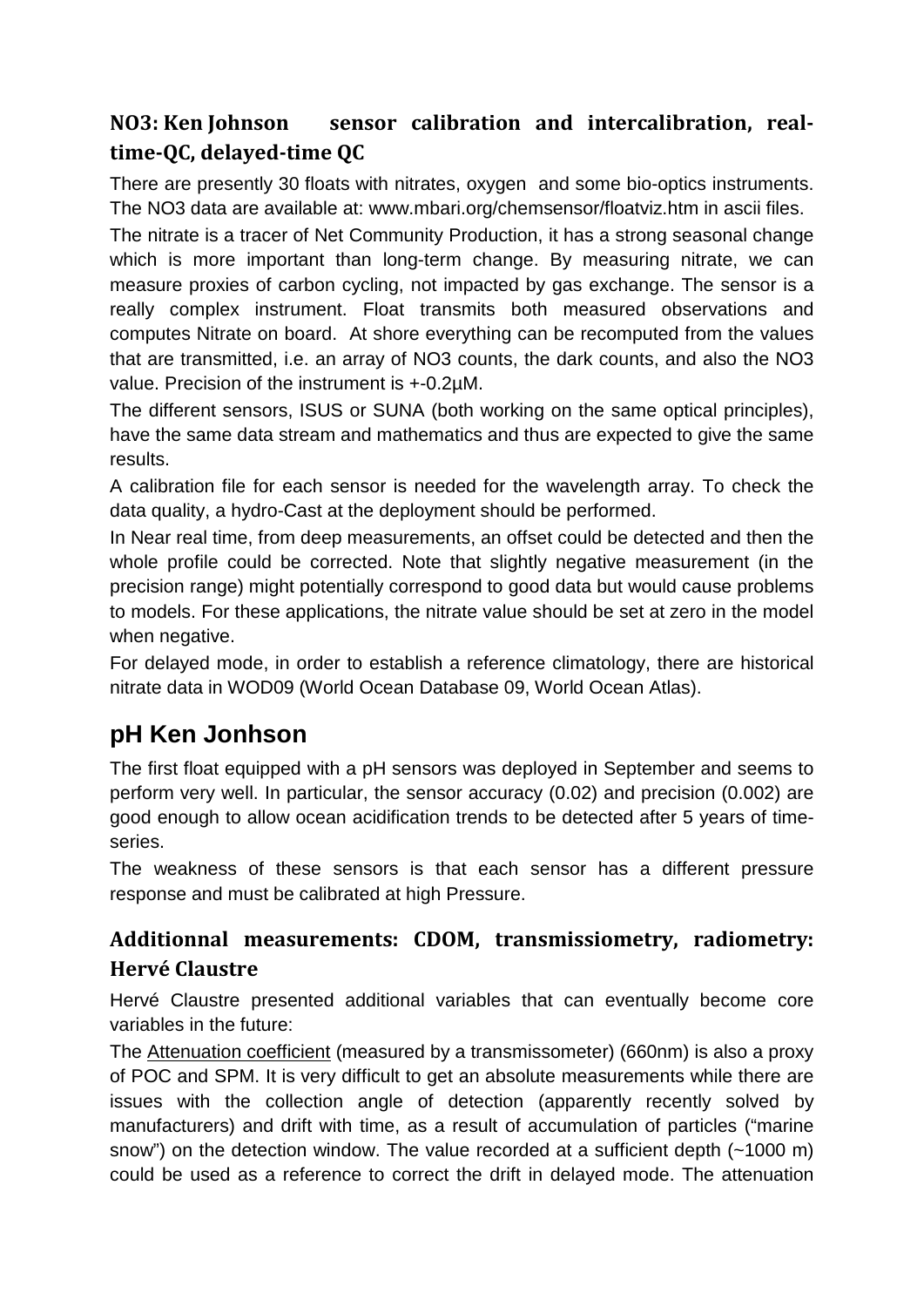coefficient measurement can reveal spikes in the signal which have the same significance as for Chla and backscattering (large aggregates).

The Radiometry (down welling irradiance) should be performed around noon (preferentially matching the satellite overpass), but this can induce some bias for other measurements (for example, if a float always measures at noon, the mean temperature computed from it will be biased)). Performing QC for these measurements has to take into consideration the presence of clouds in particular. A method combining the shape of the fluorescence profile and the radiometric profile at 490 nm has been proposed (related to the chlorophyll content, related to the diffuse attenuation coefficient at 490), to retrieve an accurate Chla as well as an irradiance profile free of cloud contamination.

The CDOM, measured by a CDOM fluorescence, is a by product of biological activity as well as a water mass tracer. At the moment and considering the available sensor used on floats, this measurement is associated with noisy profiles. The quality control should be analogous to that of Chla fluorescence, except that no information in spikes are expected. For the Delayed Mode, averaging should certainly be necessary because of the low signal/ratio.

| Action         | what                                                                                                                                                    | who                         | ADMT<br>(correspondant.) | Date     |
|----------------|---------------------------------------------------------------------------------------------------------------------------------------------------------|-----------------------------|--------------------------|----------|
| 1              | Write the minute of the meeting                                                                                                                         | Hervé, Catherine            | Sylvie                   | 1 month  |
| $\overline{2}$ | Contact seadata net for variable<br>names (and close the action 45 of<br>ADMT)                                                                          | Catherine, Justin           |                          | 2 weeks  |
| 3              | Write the document "Processing<br>Argo Chla data at the DAC level"<br>(e.g. similar document produced<br>by V. Thierry et al. for Argo-O2)              | Catherine                   | Justin, Thierry          | 6 months |
| 4              | Write the Chla QC document                                                                                                                              | Catherine                   | Christine                |          |
| 5              | Database harmonization:<br>producing reference materiel =><br>interaction with manufacturers                                                            | Tom & Antoine               | Claudia                  |          |
| 6              | Propose a Quenching test for<br>Chla                                                                                                                    | Xiaogang & Clare            |                          |          |
| 7              | Propose a depth correction for<br>Chla                                                                                                                  | Antoine, Haili,<br>Xiaogang |                          |          |
| 8              | Propose a spike test                                                                                                                                    | Xiaogang, Hervé,<br>Sandy   |                          |          |
| 9              | Write the document "Processing<br>Argo backscattering data at the<br>DAC level" (e.g. similar document<br>produced by V. Thierry et al. for<br>Argo-O2) | Emmanuel,<br>Catherine      | Justin, Thierry          | 6 months |
| 10             | Writing the backscattering QC<br>document                                                                                                               | Emmanuel,<br>Catherine      | Christine                | 6 months |

#### **Review of actions to be undertaken:**